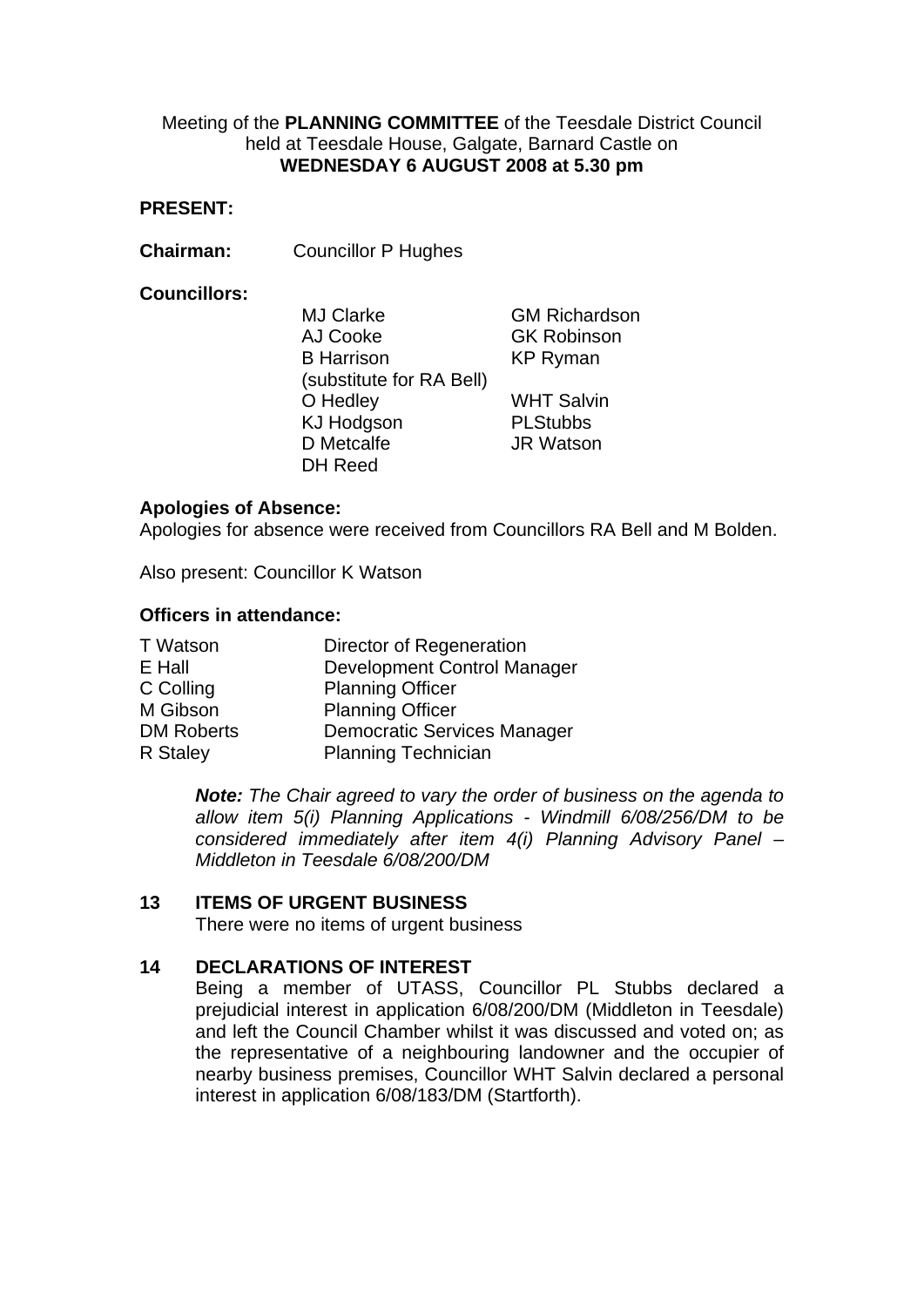# **15 MINUTES**

The minutes of the meeting held on 9 July 2008, as circulated to members, were confirmed as a correct record and signed by the Chairman.

# **16 PLANNING ADVISORY PANEL Middleton in Teesdale 6/08/200/DM**

Change of use from Visitor Centre/Museum to Rural Community Support Centre including offices, young people's drop-in, meeting/training facilities and social events. The facilities would be for multi-agency use including CAB, TDC etc. This would include using a shop window for advertising by a sponsor (estate agent) and possibly a future licensing application at 9 - 11 Chapel Row

*Note: As part of the decision making process at the meeting and in accordance with the Council's scheme of public speaking at planning committees, the Committee was addressed by Mr Wallington, an objector, and by Ms D Sparke (the applican)t and Dr Nainby-Luxmoore, in support of the applicant.* 

*Note: Prior to the following resolution being agreed it was moved and seconded that planning permission be granted subject to the same conditions, save that condition 4 would be as contained in the committee report; this motion was lost.* 

# *RESOLVED:*

## **That Full Planning Permission be granted subject to the following conditions:**

- 1. The development hereby permitted shall be begun before the expiration of three years from the date of this permission.
- 2. The development hereby approved shall be carried out wholly in accordance with the details contained in the application as submitted to the Council on the date specified in Part 1 of the decision notice unless otherwise firstly approved in writing by the Local Planning Authority.
- 3. Notwithstanding the provisions of The Town and Country Planning (General Permitted Development) Order 1995 (or any revocation and re-enactment of that Order), the premises shall only be used for uses contained within Use Class A2, D1 and D2 of the Town and Country Planning (Use Classes) Order 1987 (or any revocation or re-enactment of that Order), and for no other use without the prior permission of the Local Planning Authority
- 4. No internally generated noise from any part of the premises shall exceed 5dB(a) above the ambient noise level when measured 1 metre away from the external wall of any noise sensitive location.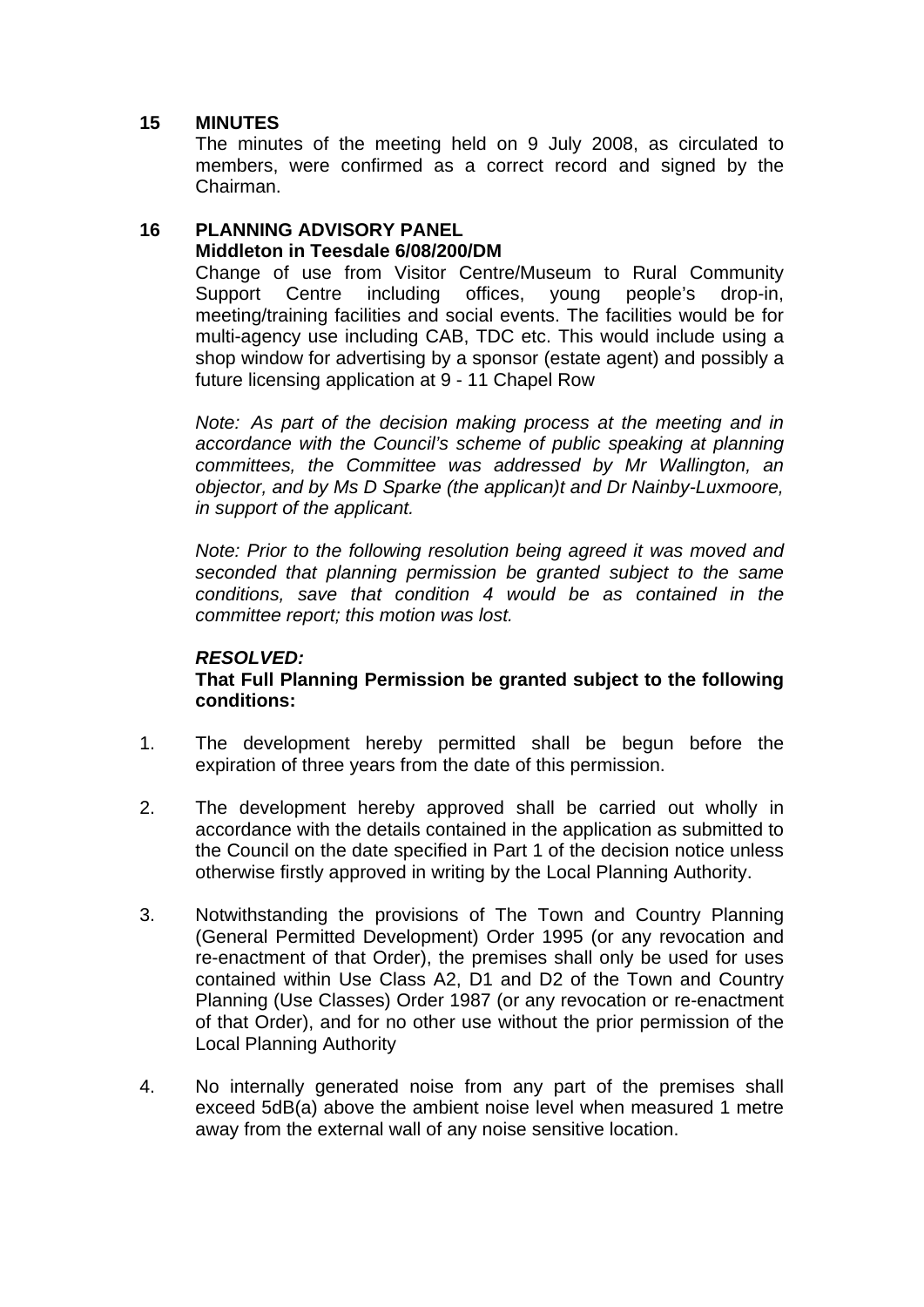- 5. The use hereby permitted shall not be open to customers or members other than between the hours of 9.00am and 10:00pm every day.
- 6. Up to 10 individual events per year may be held at the premises with extended opening hours until 12.00 midnight. A record of each event shall be held and made available to the Local Planning Authority on request.
- 7. The second floor of the premises shall be used as storage and offices by UTASS staff only.

# **17 PLANNING APPLICATIONS**

### **Evenwood & Barony 6/08/256/DM**

 Erection of general purpose livestock building at Mill House Farm, Windmill

*Note: As part of the decision making process at the meeting and in accordance with the Council's scheme of public speaking at planning committees, the Committee was addressed by Mr R Parker, on behalf of objectors, and by Mr A Cuthbertson, on behalf of the applicant.* 

*Note: Prior to the following resolution being agreed it was moved and seconded that planning permission be granted subject to certain conditions; this motion was lost.* 

### *RESOLVED***:**

**That consideration be deferred pending negotiations on improving the access to the site such that it would be possible for deliveries to take place within the site; officers would also seek to negotiate the relocation of the silo to a more suitable place within the site.** 

# **18 PLANNING ADVISORY PANEL**

### **i Evenwood & Barony 6/08/197/DM**

 General purpose livestock building (retrospective) at Mill House Farm, Windmill

*Note: As part of the decision making process at the meeting and in accordance with the Council's scheme of public speaking at planning committees, the Committee was addressed by Mr R Parker, on behalf of objectors, and by Mr A Cuthbertson, on behalf of the applicant.* 

### *RESOLVED:*

**That Full Planning Permission be granted subject to the following conditions:** 

1. The permission hereby granted relates only to the plans and specifications submitted with the application.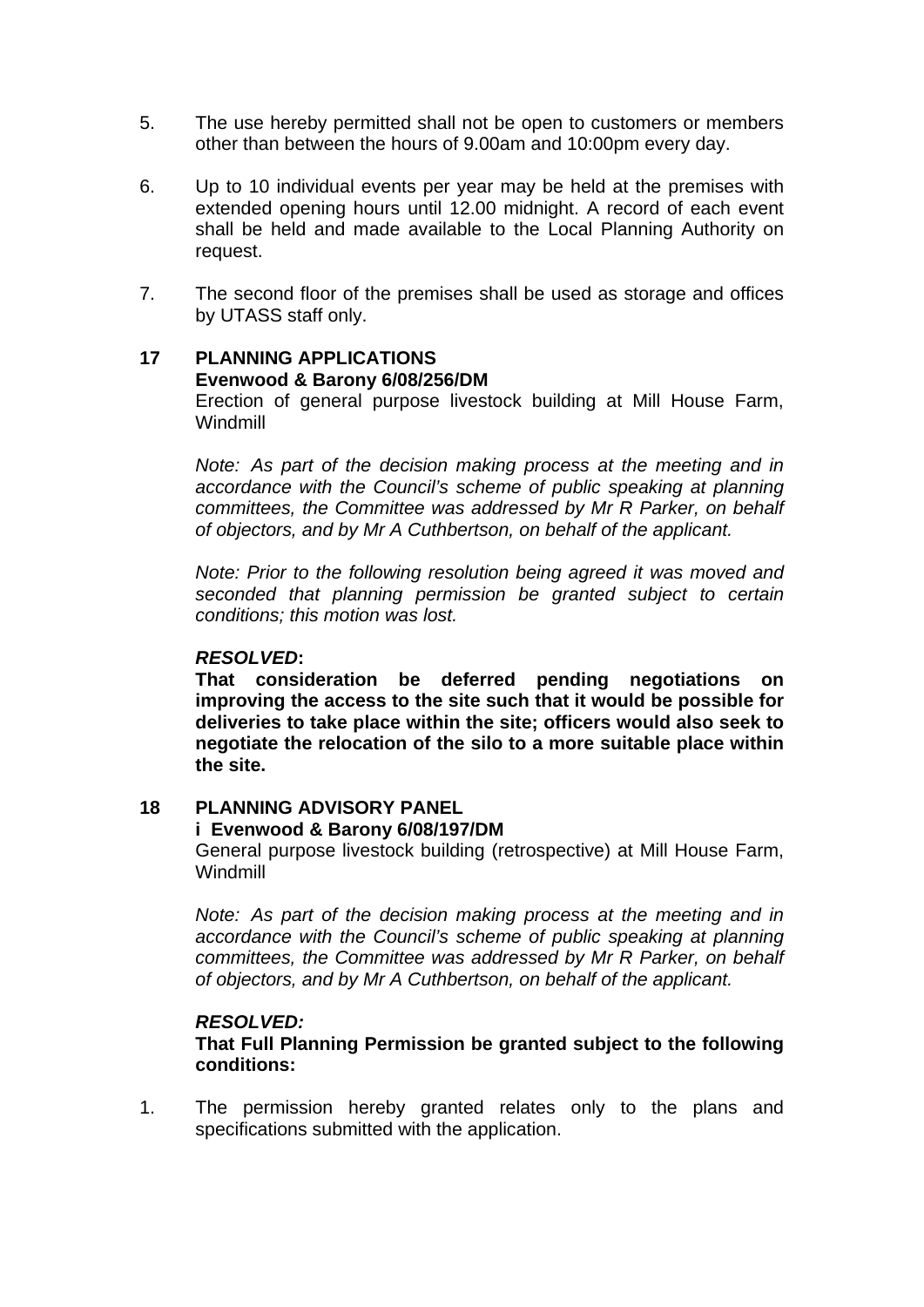- 2. A scheme for the disposal of surface and foul water shall be submitted to and agreed in writing with the Local Planning Authority within two months of the date of this decision. The scheme shall then be implemented in accordance with those details within two months of approval of the details.
- 3. Animal waste shall be disposed of in accordance with recognised good agricultural practice.

*Note: In accordance with procedure rule 17.6, Councillors O Hedley and GM Richardson requested that they be recorded as having abstained from voting on the motion resulting in the above resolution.* 

# **ii Edleston House West, Gainford (Tree Preservation Order)**

*Note: As part of the decision making process at the meeting, the Committee was addressed by the landowner (Mr R Gange).* 

*Note: Prior to the following resolution being agreed it was moved and seconded that the Tree Preservation Order be not confirmed; this motion was lost.* 

### *RESOLVED:*

**That the Tree Preservation Order be confirmed and that the landowner be informed that reasonable proposals to manage the trees would be considered through future applications.** 

# **19 PLANNING APPLICATIONS Startforth 6/08/183/DM**

Variation of condition 8 of 6/1998/0134/DM to allow all year round use of the caravan park for holiday only purposes at East Lendings Caravan Park, Abbey Lane

*Note 1: As part of the decision making process at the meeting and in accordance with the Council's scheme of public speaking at planning committees, the Committee was addressed by Mr R Hunter and Dr I Ross, on behalf of objectors, and by Ms W Sockett, on behalf of the applicant.* 

*Note 2: Prior to the following resolution being agreed it was moved and seconded that consideration be deferred pending confirmation of whether or not an assessment was required of the impact on protected species that variation of the condition might have; this motion was lost. A further motion, that the condition be varied subject to conditions, was moved and seconded; this motion was also lost.* 

*Note 3: In accordance with procedure rule 17.6, Councillor GK Robinson requested that he be recorded as having voted against the first motion referred to in Note 2; Councillors O Hedley, P Hughes and*